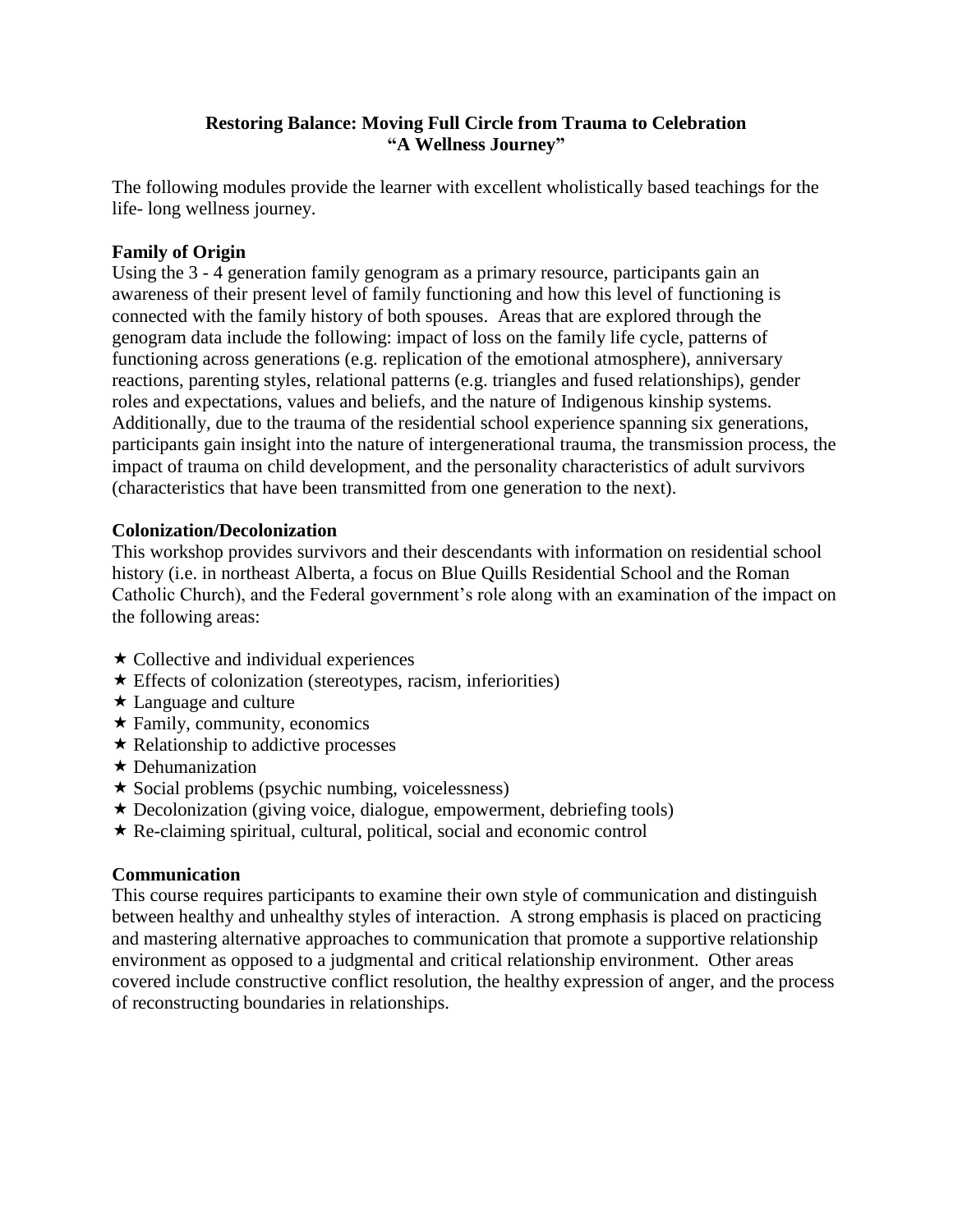### **Cultural Camp**

The cultural camp module helps participants embrace what they lost as children when they were stripped of the traditional extended family lifestyle. Participants reconnect to the land spirituality and physically. They experience relationships within a natural setting along with traditional activities that can include fishing, hunting, food preparation, crafts, storytelling, teaching circles, sweetgrass, sweat ceremonies and pipe ceremonies as healing ways. Indigenous scientific knowledge and teachings and astronomy lessons will also be incorporated.

### **Aboriginal Parenting/Enhancing Family Self-Esteem**

Drawing heavily on teachings derived from traditional native parenting and contemporary literature on child guidance, this workshop is designed to teach parents a proactive problem solving process to the task of raising children. Areas that are covered include

- Learning about and participating in traditional coming of age ceremonies such as rites of passage -reclaiming our traditional approach to parenting such as storytelling to teach values
- $\star$  Learning and practicing age appropriate child guidance strategies, and
- Learning and applying supportive communication skills in day-to-day family interactions.

## **Healing through Loss (8 to 10 participants)**

This workshop is designed for adults who have experienced a traumatic childhood such as an alcoholic family environment. These adults have lost their childhood due to the "perpetual state of crisis" they experienced as children in an alcoholic family environment. With the help of traditional healing rituals, sacred songs, and a nurturing environment, survivors journey into the realm of their past, revisit their childhood memories of trauma (emotional, physical, sexual, etc.) and give voice to their painful legacy of shame and trauma. Through the discovery of their own voice, as well as a common voice, participants move from a state of isolation (brought about through self-shame) to a feeling of connection to others and a sense of belonging, and in doing so rediscover their humanity and their personal capacity to heal.

#### **Re-Parenting the Self (8 to 10 participants)**

Participants are expected to have completed the "Healing through Loss" workshop before they participate in this workshop. In the first half of the workshop, through the use of guided imagery, participants revisit their "hurt child" and are guided through the experience of nurturing this hurt child. Additionally, they also re-experience feelings associated with a particular childhood memories such as being scolded or beaten by a parental figure. The guided imagery allows for participants to reach out and comfort this "hurt child." The second half of the workshop provides participants with tools to help them engage in the reparenting process in their day-to-day interactions. Participants are expected to utilize these tools immediately and share their experience with each other. As participants learn to reparent the self "mainly through the process of nurturing their "hurt child," they will learn to connect as parents to their own children on a more meaningful level. Having learnt to hear, accept and love their "inner child," they will in turn learn to hear, accept and love their own children. (This workshop is sometimes referred to as Inner Child therapy.)